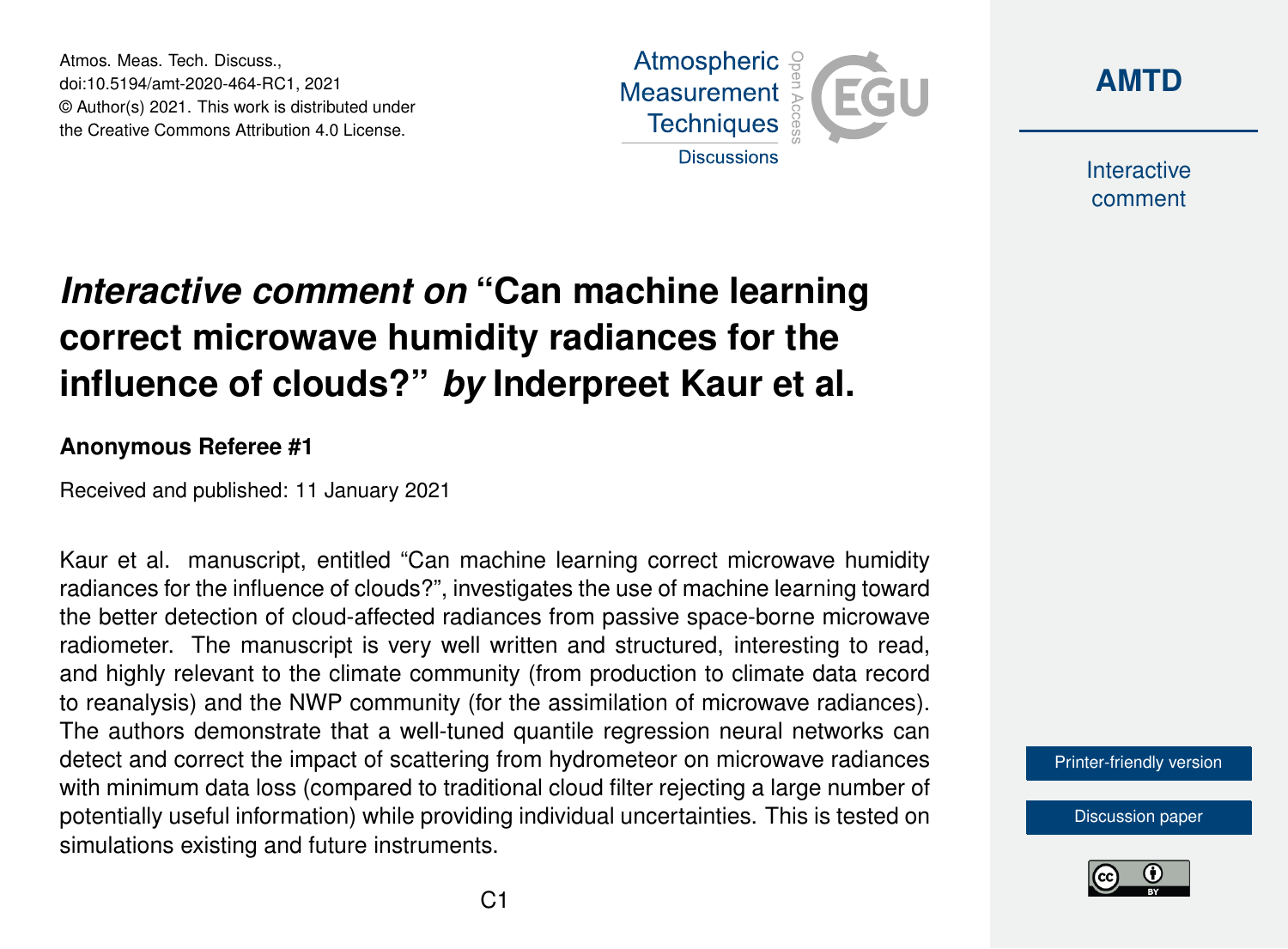I certainly recommend the publication of this work. Before that, I do have few minor comments that need clarification (see below) as well as some open questions whose response could be integrated to the manuscript or not, I leave that to the authors discretion.

Minor comments:

L28: "precipitation and most dense clouds" I think the hydrometeor size is an important factor.

L66: "only using measurements (no "background" data involved)" My understanding is that the method is in theory model-free, but for the demonstration in this study, simulations (e.g. background simulated at MWHS2 frequency) are used. Am I correct? Maybe this should be stressed here. Why not try with real MWHS2 observation for the all sky dataset?

L137 "Simulations for all three sensors are noise free, so to incorporate the measurement uncertainties, whenever needed, Gaussian noise is added according to the channel NEDT (Table 1 – Table 3)." Are the errors arising from the radiative transfer calculation accounted for?

L159: "for all selected quantile fractions " by quantile fraction, do you mean the n th amongst the 7 selected (from 0.2 to 99.8%)? Also, 16, 50 and 85% are not symmetric (rounding?)

L163: Pfreundschuh uses an indicator function  $I$  (=1 or 0) in the CRPS, the authors here use y, can they explain the difference?

L173: " The input data is all-sky brightness temperature" the simulated one, even for MWHS2, right?

L301: "0.15 K" should be -0.15

L453: "Among these four channels, 150 GHz has the highest peaking function around 4

**Interactive** comment

[Printer-friendly version](https://amt.copernicus.org/preprints/amt-2020-464/amt-2020-464-RC1-print.pdf)

[Discussion paper](https://amt.copernicus.org/preprints/amt-2020-464)